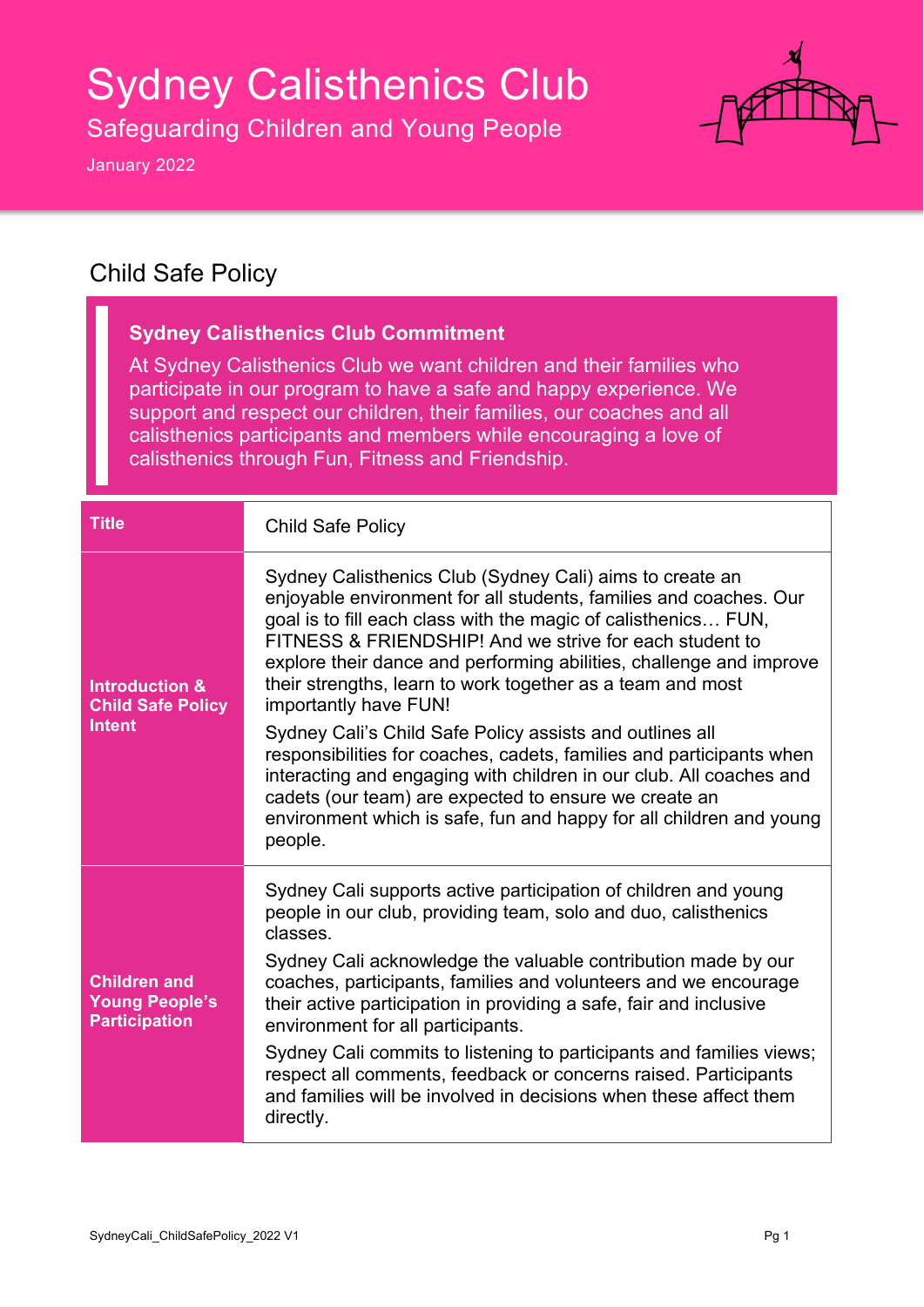### Sydney Calisthenics Club

#### Safeguarding Children and Young People



| <b>Recruitment</b>                                                                     | Sydney Cali will take all reasonable steps to ensure that our club<br>engages suitable and appropriate people to work with children and<br>young people, especially in coaching positions which involve<br>regular unsupervised contact with children. This will include using a<br>range of screening measures.<br>Coaches and cadets will need to provide all evidence (outlined<br>below); meet with Club Founders and other Level 1 Coaches prior<br>to any connection with teams and participants.                                                                                                                                                        |
|----------------------------------------------------------------------------------------|----------------------------------------------------------------------------------------------------------------------------------------------------------------------------------------------------------------------------------------------------------------------------------------------------------------------------------------------------------------------------------------------------------------------------------------------------------------------------------------------------------------------------------------------------------------------------------------------------------------------------------------------------------------|
| <b>Complaints</b><br><b>Management and</b><br><b>Reporting</b>                         | Sydney Cali will take all complaints seriously and respond in a<br>timely, respectful and considerate way. If a complaint is unable to<br>be overseen by Sydney Cali Club Founders then NSW Calisthenics<br>Association will be engaged to provide support, advice and<br>consultation if required.<br>Sydney Cali is required to meet NSW Calisthenics Association<br>membership and reporting requirements and will activity engage to<br>do so. ACF's Complaint Management Policy will also be followed.<br>Sydney Cali will meet all requirements from the Office of the<br>Children's Guardian.                                                           |
| <b>Training, support</b><br>and supervision<br>of coaches,<br>cadets and<br>volunteers | Sydney Cali will ensure all coaches, cadets and volunteers who<br>work with children have ongoing supervision, support and training.<br>In line with NSW Calisthenics Association our goal is to develop<br>their skills and capacity and to enhance their performance so we<br>can maintain a child-safe environment in our sport.                                                                                                                                                                                                                                                                                                                            |
| Other legislation,<br><b>industry</b><br>standards or<br>internal policies             | Coaches and cadets must follow all Australian Calisthenics<br>Federation (ACF) rules and responsibilities as outlined in both ACF<br>National Rules and Regulations, ACF Inclusion Policy and ACF<br><b>Member Protection Policy.</b><br>All coaches (Team/Soloists/Duos) must have a minimum Level 1<br>Accreditation and must be registered with NSW Calisthenics<br>Association. All coaches, where relevant (of age) cadets and any<br>families volunteering in any capacity must hold a valid Working with<br>Children Check. Level 1 Coaches must hold current first aid<br>training.<br>Children and Young Persons (Care and Protection) Act 1998 (NSW) |